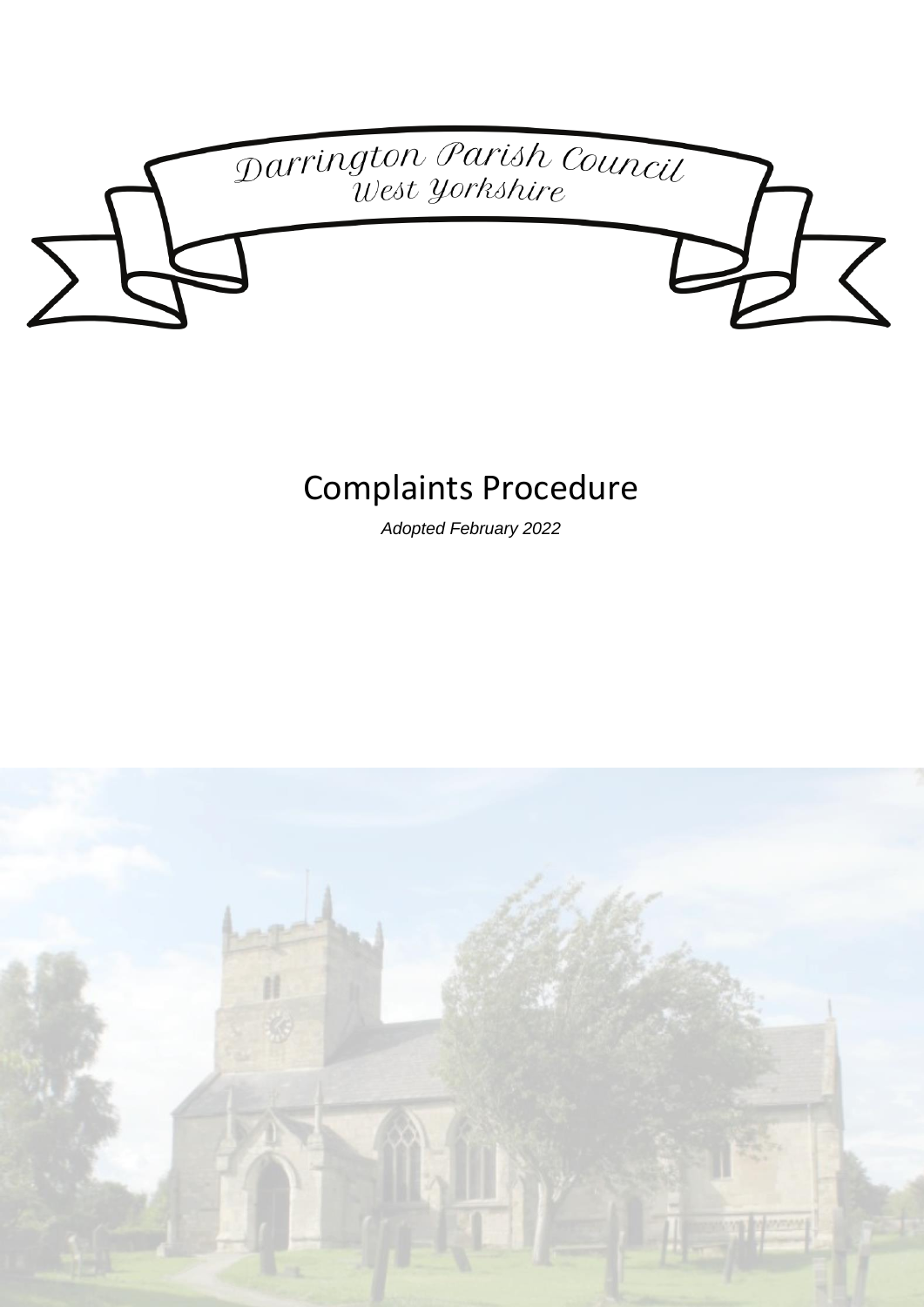## Aim of the Complaints Procedure

The Council aims to learn from complaints and, where they are found to be justified, to ensure that appropriate measures are taken to improve services.

It will:

- ensure that anyone who wishes to make a complaint knows how to go about it
- respond to a complaint efficiently and within a reasonable time
- ensure that service users are satisfied that the complaint has been taken seriously and, where possible, reasonable measures have been taken to improve services.

All complaints will be dealt with in confidence, and the name of the complainant will not be revealed by the Parish Council, except where it is the wish of the complainant.

#### What is a Complaint

The Parish Council will investigate a complaint from a person, or their nominated representative, if it is one of the following:

- An expression of dissatisfaction about the failure to provide or meet the expected standard of a service
- Neglect or delay in responding to a contact with the Council
- Failure to observe the Parish Council's policies or procedures
- Discourteous or dishonest conduct by a member of staff
- Harassment, bias or discrimination

The Complaints Procedure does not cover

- Complaints about the conduct of Councillors. These should be reported to the Monitoring Officer at the relevant principal authority.
- Where a person wishes to disagree with a Council decision or policy or makes a request under the Freedom of Information Act, whereby there are alternative processes for representation in place.
- Anonymous complaints.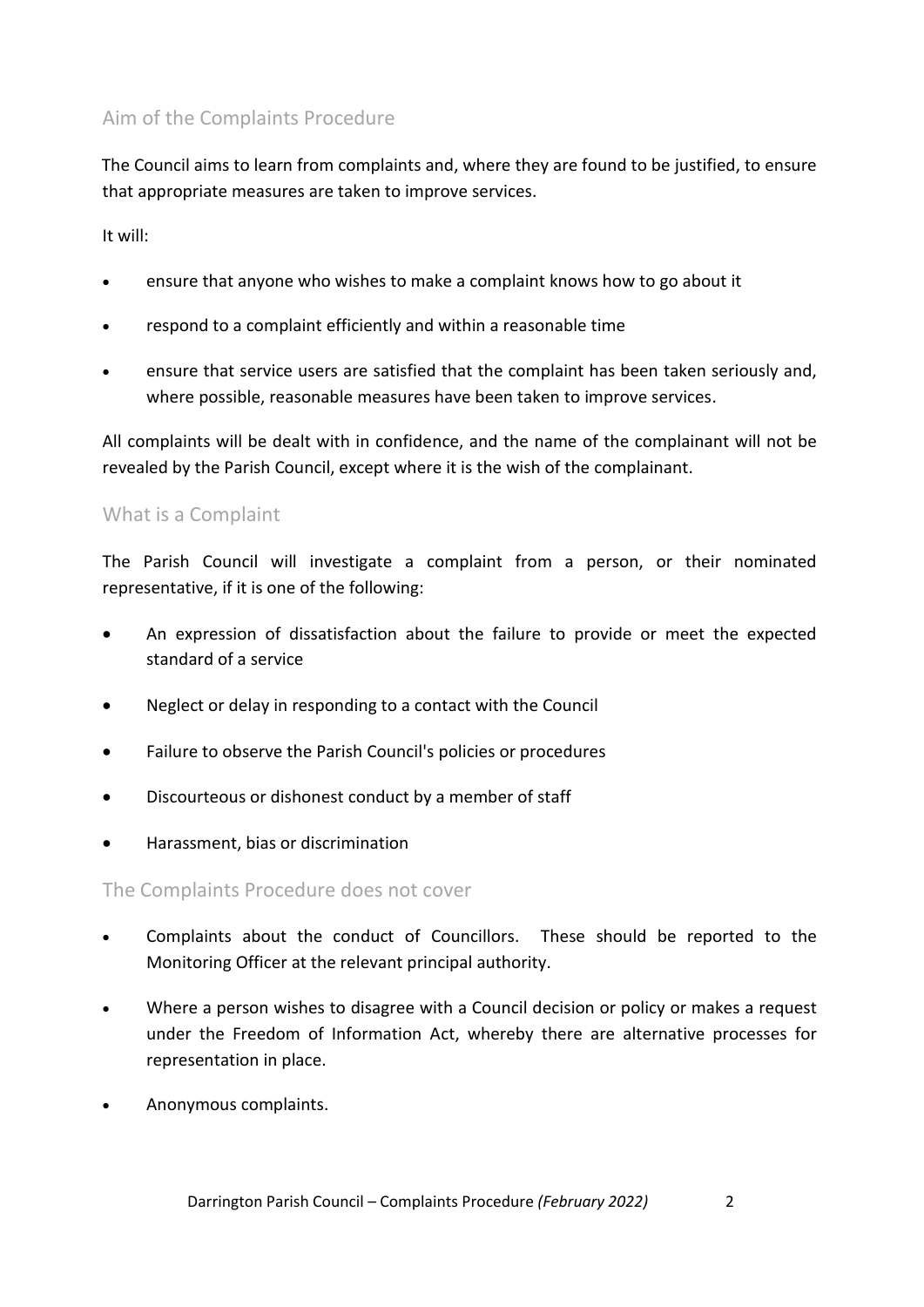### To make a Complaint

A formal written letter of complaint must be sent to the Clerk or if the complaint involves the Clerk, the letter should be sent to the Chairman of the Parish Council.

## Complaint handling

- Within three working days of receipt of the complaint, the Clerk or Chairman will give written acknowledgement of it, provide a copy of this complaints procedure and ascertain whether the complainant wishes the matter to be treated confidentially.
- The formal complaint will be considered at the next meeting of the Council. If more than twenty-one days is to lapse between receipt of the complaint and the next meeting of the Council, the Chairman will convene an extraordinary meeting of the Council to receive and hear the complaint.
- At the meeting the Council may resolve to exclude members of the public and press to ensure confidentiality. (Depending on whether the complainant wishes the matter to be dealt with in this way).
- At the meeting, the Council will consider the complaint and will also include on the agenda the appointment of three members to a committee with delegated power to continue handling the complaint (if necessary). The committee will have full delegated power to bring the complaint to a conclusion. The Council will also resolve which member will be the Chairman of the Committee.
- The Council (and/or Committee with delegated power) may appoint an independent person to the committee if it resolves to do so, as an independent impartial arbitrator.
- After the meeting, the Clerk/Chairman will write to the complainant explaining the outcome of the Council's consideration of the complaint and explaining how to take matters further if they believe this is necessary.
- If the complainant wishes to pursue the matter, he/she must notify the Council in writing with his/her reasons for wanting to do so and a meeting of the committee will be convened for the purpose of investigating the complaint further.
- Notice of the committee meeting will be advertised in the usual way to members of the committee, ie a summons and with three clear days' notice. A public notice will also be displayed in the usual way, i.e. posted in a conspicuous place in the parish and giving three clear days' notice.
- Darrington Parish Council Complaints Procedure *(February 2022)* 3 • Complainants will be asked by formal letter to attend the committee meeting and will be informed that they may be accompanied by another person.